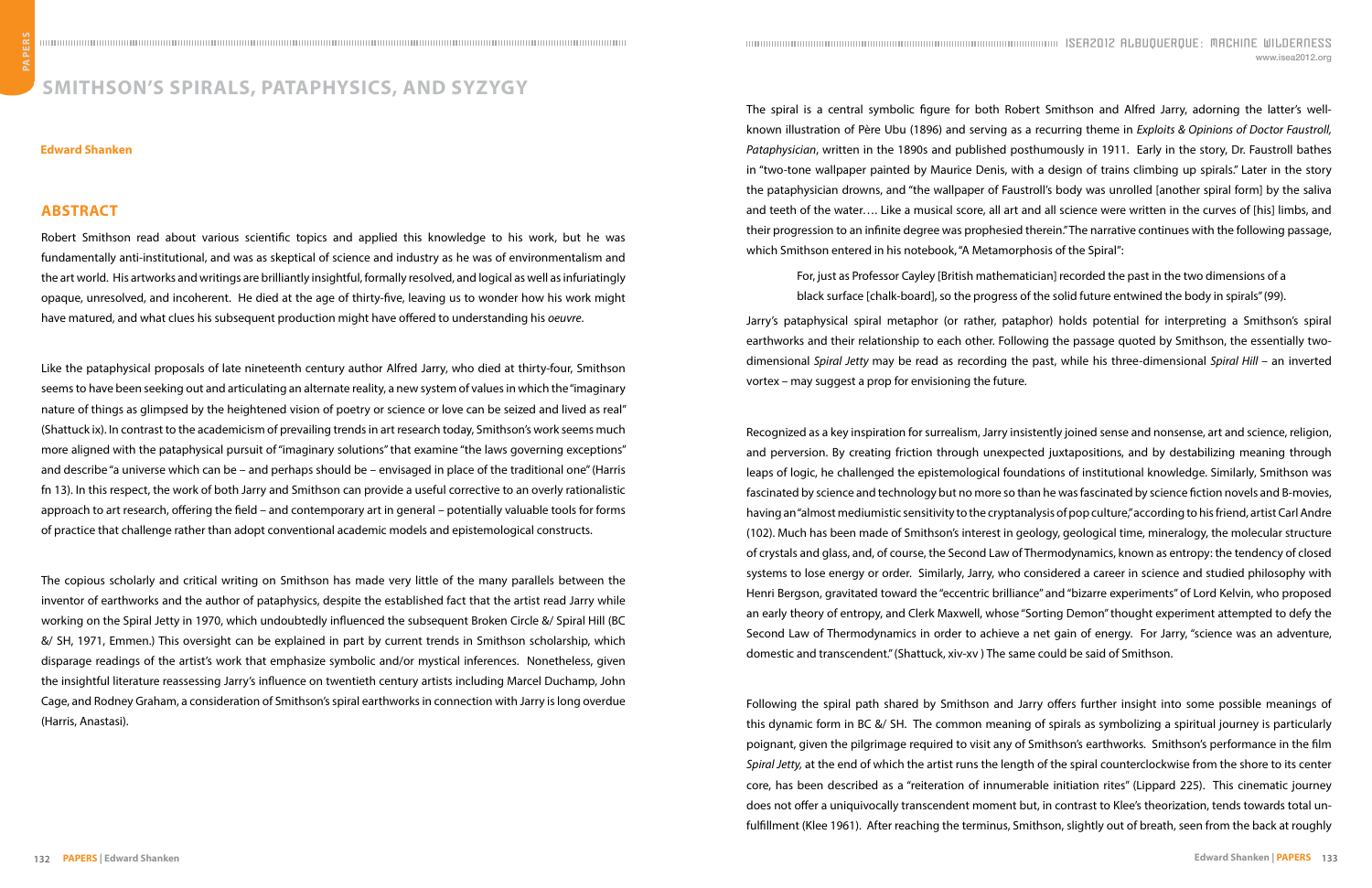Indeed, the dilapidated remains of an abandoned oilrig and a withering industrial jetty in the red waters of the vast Salt Lake furnished for Smithson an aesthetically ideal setting for *Spiral Jetty*. The site of *BC &/ SH* provides a very different setting: a functioning sand and gravel quarry, filled with fresh aquamarine water, in which bull-dozers and other mining equipment, including a large dredging facility, continue to operate in the background of the artwork; or, rather, *BC &/ SH* co-exists in the background of the industrial site. This play of inversions between foreground and background, of nature and culture, art and industry is suggested in the very form of the *Broken Circle*, whose alternating and continuous arms of sand and water suggest the Taoist unity of yin and yang.

Returning to pataphysics and paraphrasing Jarry's description of the drowned body of Dr. Faustroll, can we "unroll" the body of *BC &/ SH* by the "saliva and teeth" of the many agents involved in its ongoing cycle of death and rebirth? Can we play it like a "musical score" in which "all art and all science are written in the curves…. with their progression to an infinite degree prophesied therein?" More background on Jarry's concept of pataphysics and, in particular, the term "syzygy" aide this approach.

Although *BC &/ SH* is generally recognized as Smithson's only successful land reclamation project, such a contention emphasizes the autonomy of the artwork. But *BC &/ SH* can equally be thought of as an ongoing art restoration project on the part of the quarry, which periodically must reclaim the artwork from the entropic forces of nature. According to Jean Baudrillard, it is this sort of reversal, this logic of turning things back on themselves in order to demolish illusory reality that underlies pataphysics (2007). Jarry defined pataphysics as "the science of imaginary solutions, which symbolically attributes the properties of objects, described by their virtuality, to their lineaments" (22). From this spiraling, winking, bird's eye's view, pataphysics launches its assault on science and philosophy through the death-defying adventures of Dr. Faustroll.

 One of the key concepts in pataphysics is "syzygy," which refers to complementary active-passive, male-female pairs in Gnosticism. For psychoanalyst Carl Jung, this archetype symbolized "the communication of the conscious and unconscious minds: the conjunction of two organisms without the loss of identity" (Webster's Online Dictionary). In astronomy, syzygy is commonly used with respect to solar or lunar eclipses, when the alignment of the Sun, the Earth, and the Moon (or a planet) is such that one blocks the view of another by conjunction or opposition. As astronomical exceptions that can be elaborated by rules, such celestial accidents correspond to Jarry's basic tenets of pataphysics and they are central to the cosmologies of many ancient cultures and their earthworks. Such correspondences are particularly relevant to *BC &/ SH*, which has been referred to by Smithson scholar Ron Graziani as a "celestial observatory or an astro time machine" (125). Moreover, in the introduction to the English translation of Dr. Faustroll that Smithson read, Jarry scholar Roger Shattuck claims that the concept probably appealed to the author "because it suggests that something akin to crystalline form may emerge at intervals out of the random movements of the cosmos" (xvii). A general principle of complementary joined pairs can be seen in Smithson's site and non-site works and in his mirror displacements, in which the randomness of piles of salt (whose uniformly ordered molecular structure is crystalline) is juxtaposed with the apparent uniformity of mirrored glass (whose

forty-five degrees overhead, looks out south-southwest (away from the shore and over the lake.) His figure recedes into the distance as the helicopter filming him pulls back and up into the sky. The ascent of the camera's eye might symbolize a form of spiritual liberation, an ascension in which the artist's eye/mind is freed from its body by following an inward-turning path. At the same time, reaching the inner tip of the spiral has an anticlimactic quality that suggests nothing particularly mystical so much as it seems to confirm, as the artist's monotonous voice-over intones, that it is all just "mud, salt crystals, rocks, water" in every direction. The film leaves Smithson at the tip of a serpent's tail, arrested in time if not history, "bound to the centre" of the spiral that, to use Klee's words, "in the end will swallow [him] up" (399) - a conclusion possible only in the fictional cinematic construction.

Smithson's earthworks elicit completely immersive experiences that are highly charged with affect. They invoke an expanded awareness of space and time and of energetic forces that elude rational analysis on the basis of science, formal qualities, and media. Notwithstanding the film's strategic defiance of the inevitable (i.e. it ends with Smithson at the center of the spiral), anyone who walks the *Jetty*'s counterclockwise spiral path from shore to core must reverse direction and walk clockwise from core to shore. Artist John Coplans noted "One enters *Spiral Jetty* backward in time, bearing to the left, counterclockwise, and comes out forward in time, bearing right, clockwise" (in Hobbs 47). This insight seems related to Jarry's own reflections on the spiral - albeit a three dimensional one - as holding the potential for embodying the future. By contrast, Smithson's film suspends the spiral journey into the future – at least as a corporeal experience - and placed in tension with the ephemeral liberation afforded by the spiraling camera, freeing the point of view-cum-spirit from the physical meat of existence.

**134 PAPERS | Edward Shanken** Smithson loved nature and he loved industrial detritus, but most of all he seemed to love their co-existence: the way that entropy was inevitably manifested in each, and particularly in their combination. For just as industry contributes to the degradation of its environment, so the environment contributes to the degradation of industry.

While walking the decreasing radius of the counterclockwise spiral to its endpoint, I experienced at once a reduction and compression of energy, which was restored and released by walking clockwise along the spiral's increasing radius back to land. The diminished energetic state may offer a counterbalance to the hypertrophy of post-industrial life. Correspondingly, the compression that results from spiraling-in may be linked to a state of potential energy, which is transformed into the expansive release of kinetic energy during the process of spiraling-out. Whether or not one is transformed by the experience of walking the spiral, ultimately one returns back to where one started and heads into the future. Part of the beauty of Smithson's *Spiral Jetty* and *Spiral Hill* is that they offer fully embodied experiences of the energetic properties of spirals as architectonic forms that turn in both directions, contracting as the radius diminishes and expanding as it increases. It is I unlikely that Smithson, who rejected the occult and Gnosticism, would have attributed anything mystical to the properties of spirals. But he might have accepted their ability to generate affective responses and physical effects, physiological parallels to the "crystal steps" that wind themselves "into a spiral during growth," (Verma and Krishna 207) to quote one of the scientific sources the artist employed in the film's script.